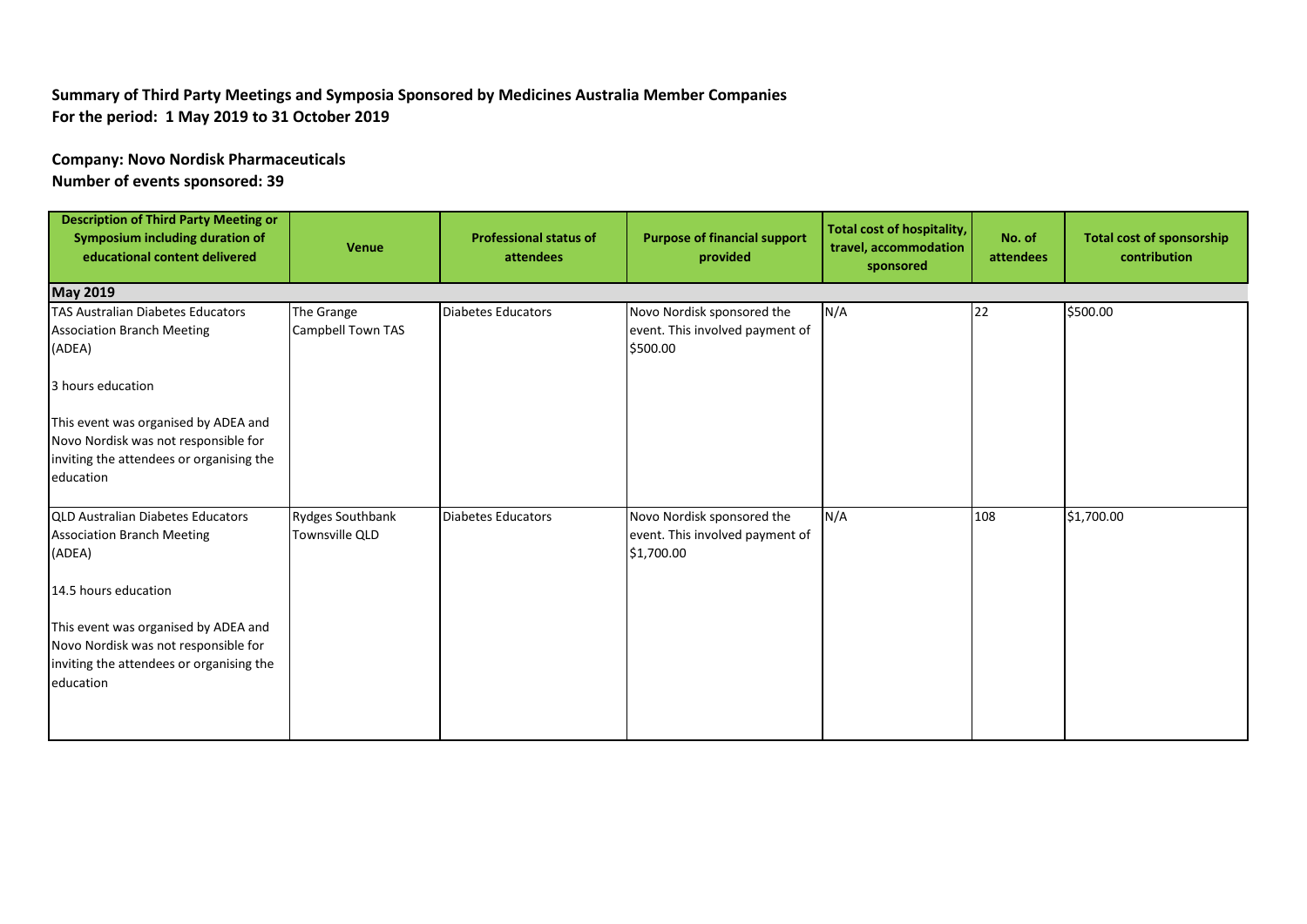| 2019 Stop. Watch. Diabetes Joint<br>Symposium for Health Professionals<br>6 hours education<br>This event was organised by Baker IDI<br>and Novo Nordisk was not responsible<br>for inviting the attendees or organising<br>the education | <b>Melbourne Convention</b><br>Centre<br>South Wharf VIC    | <b>General Practitioners</b><br><b>Diabetes Educators</b><br><b>Nurses</b><br><b>Dietitians</b><br>Endocrinologists | Novo Nordisk sponsored the<br>event. This involved payment of<br>\$3,000.00 | N/A | 286 | \$3,000.00 |
|-------------------------------------------------------------------------------------------------------------------------------------------------------------------------------------------------------------------------------------------|-------------------------------------------------------------|---------------------------------------------------------------------------------------------------------------------|-----------------------------------------------------------------------------|-----|-----|------------|
|                                                                                                                                                                                                                                           |                                                             |                                                                                                                     |                                                                             |     |     |            |
| Obesity Symposium - it's a weighty<br>matter                                                                                                                                                                                              | <b>Blacktown Hospital</b><br>Campus<br><b>Blacktown NSW</b> | <b>General Practitioners</b><br><b>Diabetes Educators</b><br><b>Nurses</b>                                          | Novo Nordisk sponsored the<br>event. This involved payment of<br>\$4,000.00 | N/A | 115 | \$4,000.00 |
| 2.5 hours education                                                                                                                                                                                                                       |                                                             | <b>Allied Healthcare Providers</b>                                                                                  |                                                                             |     |     |            |
| This event was organised by Primary                                                                                                                                                                                                       |                                                             |                                                                                                                     |                                                                             |     |     |            |
| Health Network Western Sydney and<br>Novo Nordisk was not responsible for                                                                                                                                                                 |                                                             |                                                                                                                     |                                                                             |     |     |            |
| inviting the attendees or organising the<br>education                                                                                                                                                                                     |                                                             |                                                                                                                     |                                                                             |     |     |            |
| Diabetes Therapies - new injectables and Roseville Golf Club                                                                                                                                                                              |                                                             | Endocrinologists                                                                                                    | Novo Nordisk sponsored the                                                  | N/A | 88  | \$2,500.00 |
| oral combinations                                                                                                                                                                                                                         | Roseville NSW                                               | <b>General Practitioners</b><br><b>Diabetes Educators</b>                                                           | event. This involved payment of<br>\$2,500.00                               |     |     |            |
| 2 hours education                                                                                                                                                                                                                         |                                                             | <b>Nurses</b><br><b>Dietitians</b>                                                                                  |                                                                             |     |     |            |
| This event was organised by Sydney                                                                                                                                                                                                        |                                                             |                                                                                                                     |                                                                             |     |     |            |
| North Health Network and Novo Nordisk<br>was not responsible for inviting the                                                                                                                                                             |                                                             |                                                                                                                     |                                                                             |     |     |            |
| attendees or organising the education                                                                                                                                                                                                     |                                                             |                                                                                                                     |                                                                             |     |     |            |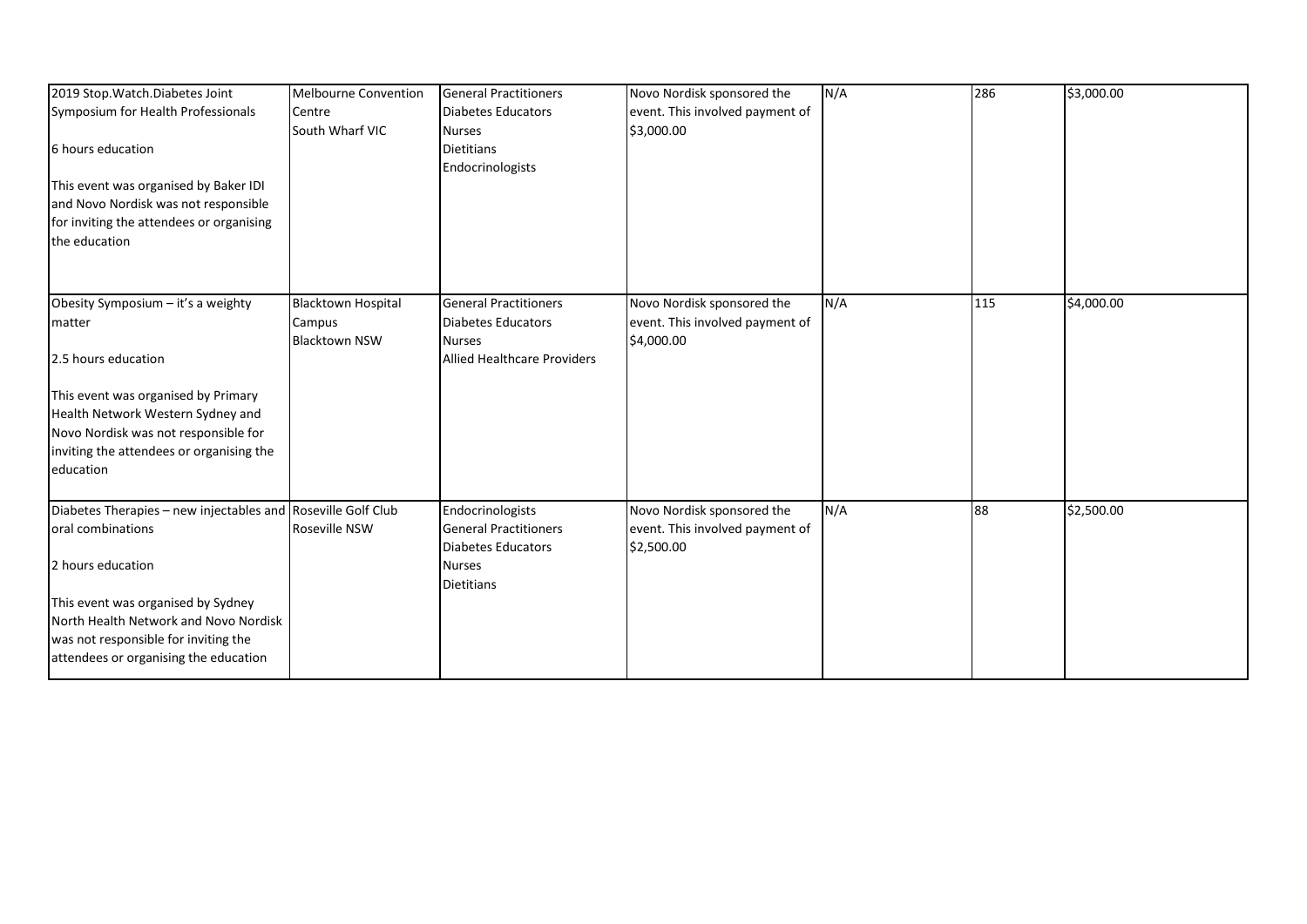| Endocrine Society of Australia Seminar    | The Westin                                 | Endocrinologists             | Novo Nordisk sponsored the      | N/A | 320 | \$6,641.00                |
|-------------------------------------------|--------------------------------------------|------------------------------|---------------------------------|-----|-----|---------------------------|
| 2019                                      | Perth WA                                   | <b>Endocrine Registrars</b>  | event. This involved payment of |     |     |                           |
| (ESA)                                     |                                            | Researchers                  | \$4,500                         |     |     | Including                 |
|                                           |                                            |                              |                                 |     |     | Sponsorship: \$4,500.00   |
| 10.5 hours education                      |                                            |                              |                                 |     |     | Satchel Inserts: \$900.00 |
|                                           |                                            |                              |                                 |     |     | Advertisement: \$700.00   |
| This event was organised by ASN Events    |                                            |                              |                                 |     |     | Furniture hire: \$541.00  |
| and the ESA Organising Committee and      |                                            |                              |                                 |     |     |                           |
| Novo Nordisk was not responsible for      |                                            |                              |                                 |     |     |                           |
| inviting the attendees or organising the  |                                            |                              |                                 |     |     |                           |
| education                                 |                                            |                              |                                 |     |     |                           |
|                                           |                                            |                              |                                 |     |     |                           |
|                                           |                                            |                              |                                 |     |     |                           |
| Adelaide Annual Women's & Children's      | <b>Adelaide Convention</b>                 | <b>General Practitioners</b> | Novo Nordisk sponsored the      | N/A | 430 | \$7,000.00                |
| <b>Health Update</b>                      | Centre                                     |                              | event. This involved payment of |     |     |                           |
|                                           | Adelaide SA                                |                              | \$7,000.00                      |     |     |                           |
| 8 hours education                         |                                            |                              |                                 |     |     |                           |
|                                           |                                            |                              |                                 |     |     |                           |
| This event was organised by Healthed Pty  |                                            |                              |                                 |     |     |                           |
| Ltd and Novo Nordisk was not              |                                            |                              |                                 |     |     |                           |
| responsible for inviting the attendees or |                                            |                              |                                 |     |     |                           |
| organising the education                  |                                            |                              |                                 |     |     |                           |
|                                           |                                            |                              |                                 |     |     |                           |
|                                           |                                            |                              |                                 |     |     |                           |
| <b>Jun 2019</b>                           |                                            |                              |                                 |     |     |                           |
| Dietitian Association of Australia        | Charles Latrobe Lecture                    | <b>Dietitians</b>            | Novo Nordisk sponsored the      | N/A | 50  | \$871.00                  |
| Victorian Diabetes Update Day 2019        | Theatre Royal Melbourne Diabetes Educators |                              | event. This involved payment of |     |     |                           |
|                                           | Hospital                                   |                              | \$871.00                        |     |     |                           |
| 6.5 hours education                       | Parkville VIC                              |                              |                                 |     |     |                           |
|                                           |                                            |                              |                                 |     |     |                           |
| This event was organised by Dietitian     |                                            |                              |                                 |     |     |                           |
| Association of Australia and Novo         |                                            |                              |                                 |     |     |                           |
| Nordisk was not responsible for inviting  |                                            |                              |                                 |     |     |                           |
| the attendees or organising the           |                                            |                              |                                 |     |     |                           |
| education                                 |                                            |                              |                                 |     |     |                           |
|                                           |                                            |                              |                                 |     |     |                           |
|                                           |                                            |                              |                                 |     |     |                           |
|                                           |                                            |                              |                                 |     |     |                           |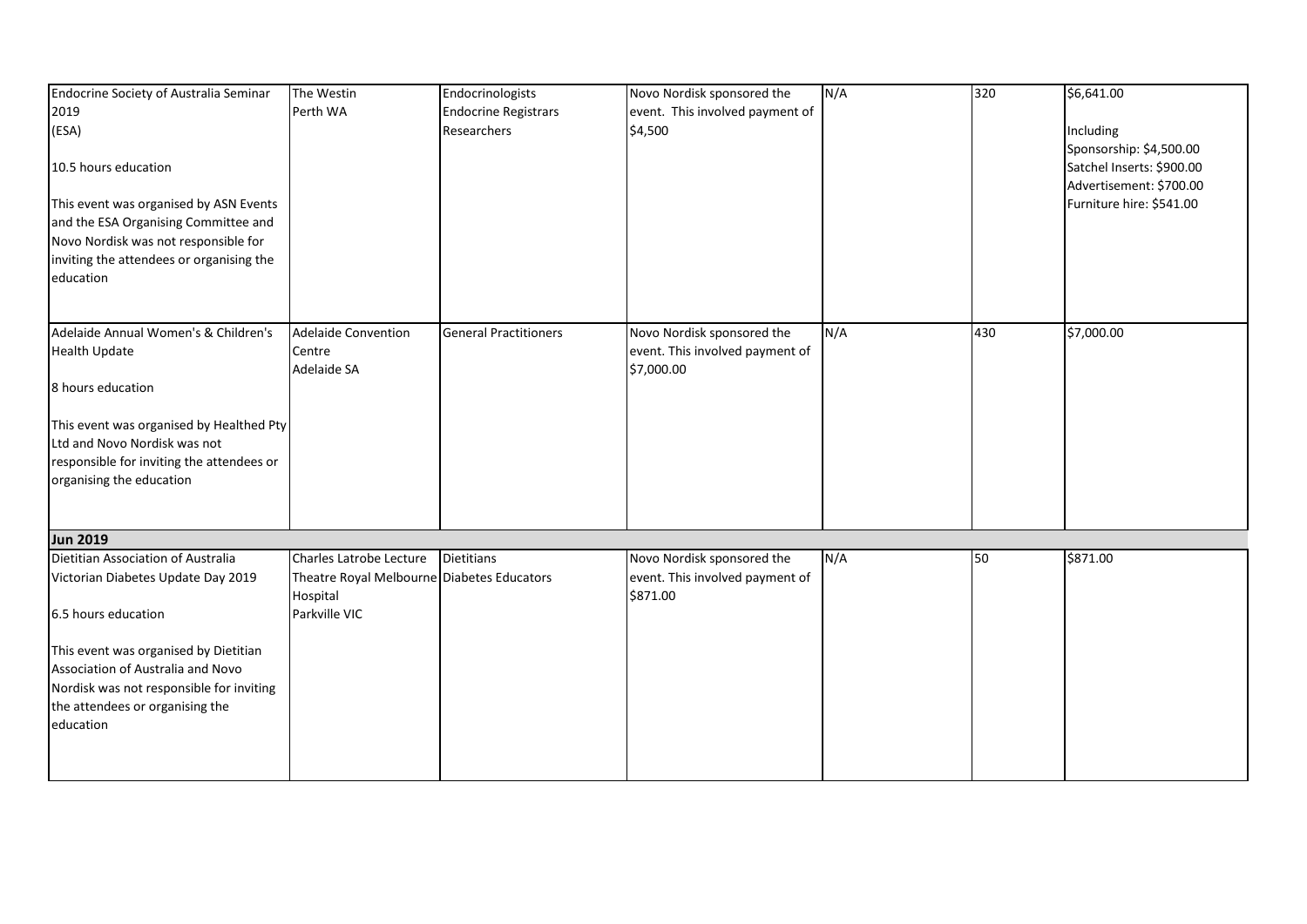| <b>Diabetes Alliance Meeting</b>          | Crowne Plaza Hunter           | <b>General Practitioners</b> | Novo Nordisk sponsored the      | N/A | 30  | \$1,818.00 |
|-------------------------------------------|-------------------------------|------------------------------|---------------------------------|-----|-----|------------|
|                                           | Valley                        |                              | event. This involved payment of |     |     |            |
| 2.5 hours education                       | Lovedale NSW                  |                              | \$1,818.00                      |     |     |            |
|                                           |                               |                              |                                 |     |     |            |
| This event was organised by Primary       |                               |                              |                                 |     |     |            |
| Health Network Hunter New England and     |                               |                              |                                 |     |     |            |
| Novo Nordisk was not responsible for      |                               |                              |                                 |     |     |            |
| inviting the attendees or organising the  |                               |                              |                                 |     |     |            |
| education                                 |                               |                              |                                 |     |     |            |
| Type 2 Diabetes Update                    | <b>Rydges Hotel</b>           | <b>General Practitioners</b> | Novo Nordisk sponsored the      | N/A | 18  | \$1,700.00 |
|                                           | <b>Bankstown NSW</b>          | Cardiologist                 | event. This involved payment of |     |     |            |
| 2.5 hours education                       |                               | Pharmacist                   | \$1,700.00                      |     |     |            |
|                                           |                               | Podiatrist                   |                                 |     |     |            |
| This event was organised by Primary       |                               |                              |                                 |     |     |            |
| Health Network Hunter New England and     |                               |                              |                                 |     |     |            |
| Novo Nordisk was not responsible for      |                               |                              |                                 |     |     |            |
| inviting the attendees or organising the  |                               |                              |                                 |     |     |            |
| education                                 |                               |                              |                                 |     |     |            |
|                                           |                               |                              |                                 |     |     |            |
| Innovating Diabetes Update                | <b>Hotel Grand Chancellor</b> | <b>General Practitioners</b> | Novo Nordisk sponsored the      | N/A | 71  | \$2,500.00 |
|                                           | Spring Hill QLD               |                              | event. This involved payment of |     |     |            |
| 6 hours education                         |                               |                              | \$2,500.00                      |     |     |            |
| This event was organised by Innovating    |                               |                              |                                 |     |     |            |
| Pty Ltd Organising Committee and Novo     |                               |                              |                                 |     |     |            |
| Nordisk was not responsible for inviting  |                               |                              |                                 |     |     |            |
| the attendees or organising the           |                               |                              |                                 |     |     |            |
| education                                 |                               |                              |                                 |     |     |            |
| Brisbane Annual Women's & Children's      | Royal International           | <b>General Practitioners</b> | Novo Nordisk sponsored the      | N/A | 850 | \$7,000.00 |
| <b>Health Update</b>                      | <b>Convention Centre</b>      |                              | event. This involved payment of |     |     |            |
|                                           | <b>Brisbane QLD</b>           |                              | \$7,000.00                      |     |     |            |
| 8 hours education                         |                               |                              |                                 |     |     |            |
| This event was organised by Healthed Pty  |                               |                              |                                 |     |     |            |
| Ltd and Novo Nordisk was not              |                               |                              |                                 |     |     |            |
| responsible for inviting the attendees or |                               |                              |                                 |     |     |            |
| organising the education                  |                               |                              |                                 |     |     |            |
|                                           |                               |                              |                                 |     |     |            |
|                                           |                               |                              |                                 |     |     |            |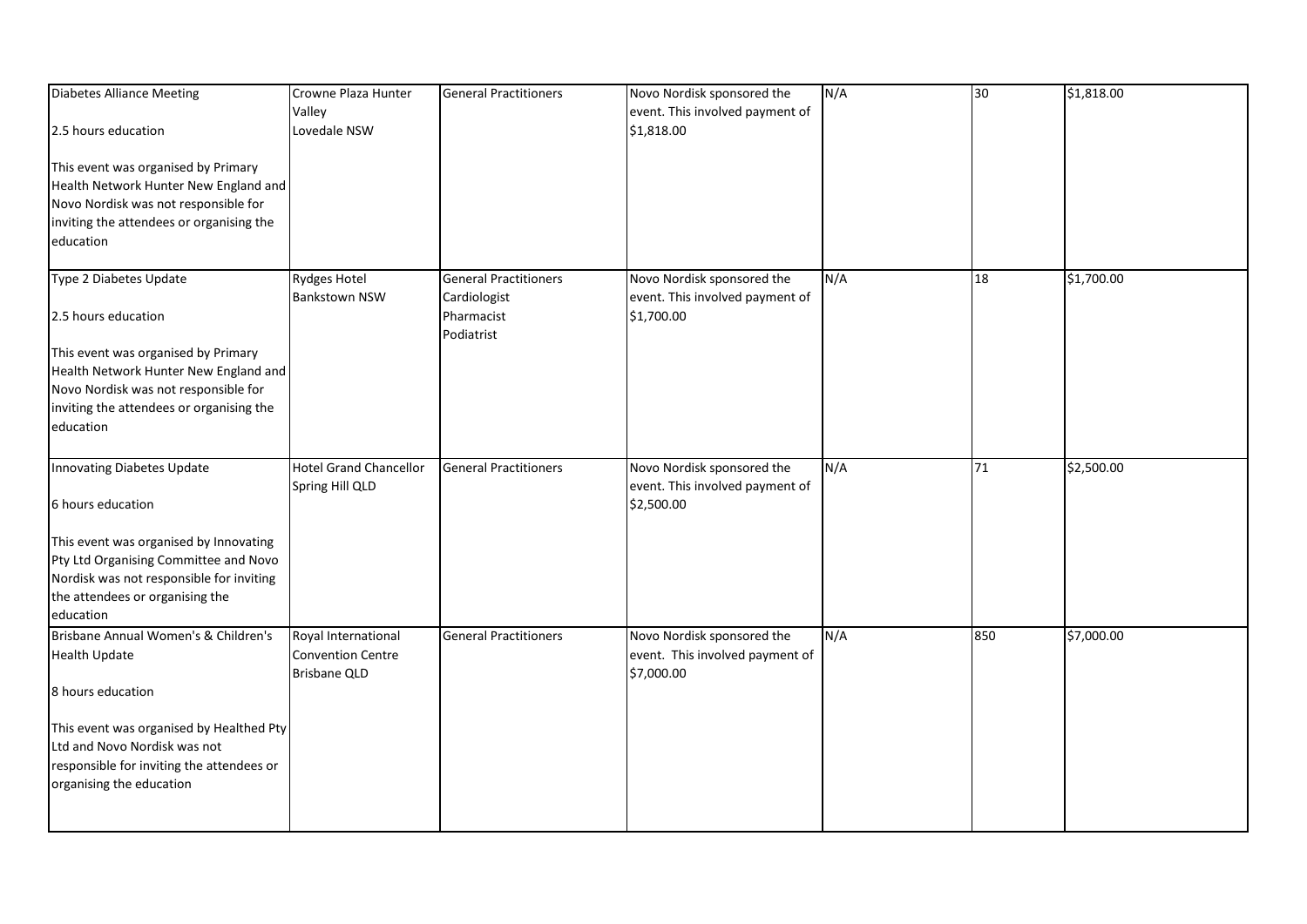| <b>Jul 2019</b>                                                                                                                                                                                                                                      |                                                                                            |                                                                                                              |                                                                             |     |    |            |
|------------------------------------------------------------------------------------------------------------------------------------------------------------------------------------------------------------------------------------------------------|--------------------------------------------------------------------------------------------|--------------------------------------------------------------------------------------------------------------|-----------------------------------------------------------------------------|-----|----|------------|
| OzDAFNE Collaborative Meeting<br>6 hours education<br>This event was organised by Diabetes<br>Australia and Novo Nordisk was not<br>responsible for inviting the attendees or<br>organising the education                                            | <b>Australia Nursing &amp;</b><br>Midwifery Federation<br><b>Building</b><br>Melbourne VIC | Endocrinologists<br>Diabetes Educators<br><b>Nurses</b><br><b>Dietitians</b><br><b>General Practitioners</b> | Novo Nordisk sponsored the<br>event. This involved payment of<br>\$5,000.00 | N/A | 76 | \$5,000.00 |
| Victorian Gastroenterology Advanced<br><b>Trainees Weekend</b><br>6 hours education<br>This event was organised by The Royal<br>Melbourne Hospital and Novo Nordisk<br>was not responsible for inviting the<br>attendees or organising the education | <b>Flinders Hotel</b><br><b>Flinders VIC</b>                                               | <b>Gastroenterology Consultants</b><br><b>Gastroenterology Registrars</b>                                    | Novo Nordisk sponsored the<br>event. This involved payment of<br>\$2,000.00 | N/A | 27 | \$2,000.00 |
| Concord Hospital Journal Club<br>1 hour education<br>This event was organised by Concord<br>Hospital Organising Committee and Novo<br>Nordisk was not responsible for inviting<br>the attendees or organising the<br>education                       | Concord Hospital<br><b>Concord NSW</b>                                                     | Endocrinologist<br><b>Endocrine Registrars</b><br>Diabetes Educators                                         | Novo Nordisk sponsored the<br>event. This involved payment of<br>\$300.00   | N/A | 15 | \$300.00   |
| SA Australian Diabetes Educators<br><b>Association Branch Meeting</b><br>1 hour education<br>This event was organised by ADEA and<br>Novo Nordisk was not responsible for<br>inviting the attendees or organising the<br>education                   | Martini Restaurant<br>Norwood SA                                                           | Diabetes Educators                                                                                           | Novo Nordisk sponsored the<br>event. This involved payment of<br>\$1,700.00 | N/A | 20 | \$1,700.00 |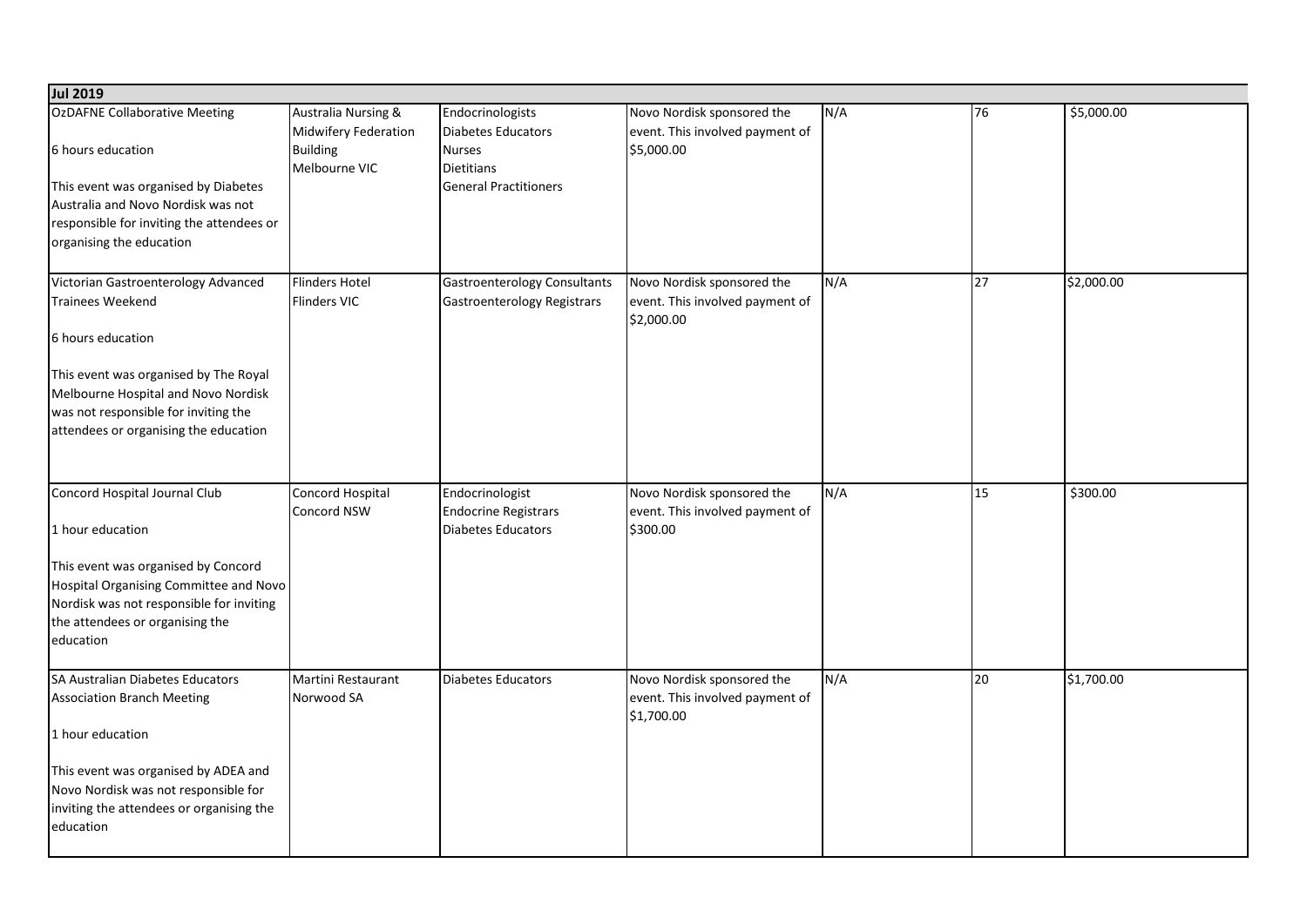| Haemophilia Treatment & Complex<br><b>Bleeds Dinner Meeting</b><br>2.5 hours education<br>This event was organised by the<br>Queensland Haemophilia Treatment<br>Centre and Novo Nordisk was not<br>responsible for inviting the attendees or<br>oreganising the education | Restaurant 98<br>Rockhampton QLD                  | Pharmacists<br><b>Nurses</b><br>Physiotherapists<br>Paediatric Registrars | Novo Nordisk sponsored the<br>event. This involved payment of<br>\$2,400.00 for food and<br>beverages | \$2,400.00 | 33  | \$2,400.00                                                                      |
|----------------------------------------------------------------------------------------------------------------------------------------------------------------------------------------------------------------------------------------------------------------------------|---------------------------------------------------|---------------------------------------------------------------------------|-------------------------------------------------------------------------------------------------------|------------|-----|---------------------------------------------------------------------------------|
| <b>Aug 2019</b>                                                                                                                                                                                                                                                            |                                                   |                                                                           |                                                                                                       |            |     |                                                                                 |
| Concord Hospital Journal Club<br>1 hour education<br>This event was organised by Concord<br>Hospital and Novo Nordisk was not<br>responsible for inviting the attendees or                                                                                                 | Concord Hospital<br>Concord NSW                   | Endocrinologists                                                          | Novo Nordisk sponsored the<br>event. This involved payment of<br>\$300.00                             | N/A        | a   | \$300.00                                                                        |
| organising the education                                                                                                                                                                                                                                                   |                                                   |                                                                           |                                                                                                       |            |     |                                                                                 |
|                                                                                                                                                                                                                                                                            |                                                   |                                                                           |                                                                                                       |            |     |                                                                                 |
| Pharmacy Connect Conference 2019<br>10 hours education<br>This event was organised by the<br>Pharmacy Guild of Australia and Novo<br>Nordisk was not responsible for inviting<br>the attendees or organising the<br>education                                              | Hilton Hotel<br>Sydney NSW                        | Pharmacists                                                               | Novo Nordisk sponsored the<br>event. This involved payment of<br>\$3,636.00                           | N/A        | 850 | \$4,434.00<br>Including:<br>Sponsorship: \$3636.00<br>Stand furniture: \$798.00 |
| <b>Diabetes Alliance Meeting</b><br>2.5 hours education<br>This event was organised by Primary<br>Health Network Hunter New England and<br>Novo Nordisk was not responsible for<br>inviting the attendees or organising the<br>education                                   | Rafferty's Conference<br>Centre<br>Cams Wharf NSW | <b>General Practitioners</b><br>Nurses                                    | Novo Nordisk sponsored the<br>event. This involved payment of<br>\$1,500.00                           | N/A        | 30  | \$1,500.00                                                                      |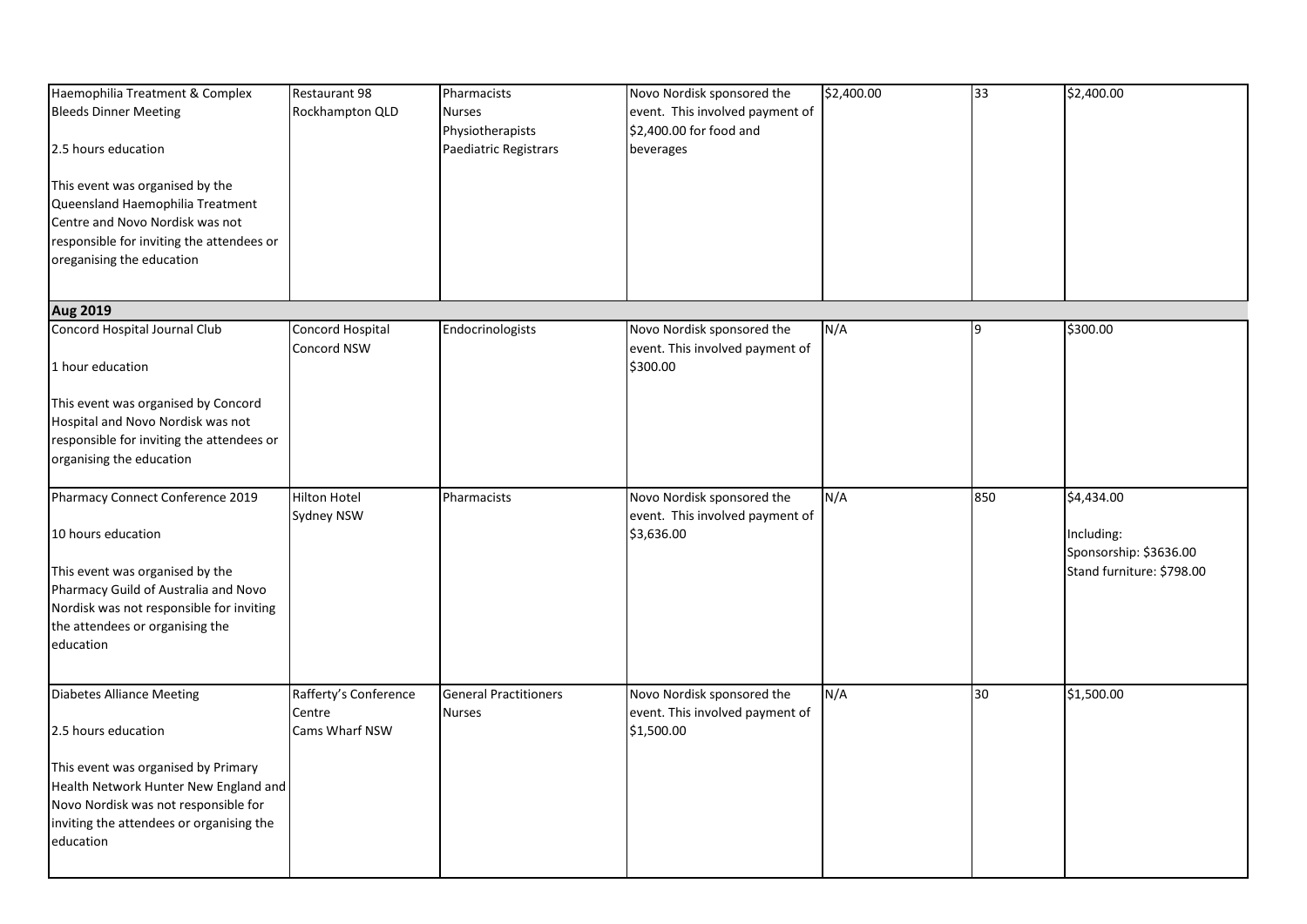| Perth Annual Women's & Children's<br>Health Update 2019<br>8 hours education<br>This event was organised by Healthed Pty<br>Ltd and Novo Nordisk was not<br>responsible for inviting the attendees or<br>organising the education                                                                                                                                                                                 | Perth Convention &<br><b>Exhibition Centre</b><br>Perth WA | <b>General Practitioners</b>                                                                                                                                                             | Novo Nordisk sponsored the<br>event. This involved payment of<br>\$7,000.00  | N/A | 530 | \$7,000.00                                                                                                                                                                                                                                          |
|-------------------------------------------------------------------------------------------------------------------------------------------------------------------------------------------------------------------------------------------------------------------------------------------------------------------------------------------------------------------------------------------------------------------|------------------------------------------------------------|------------------------------------------------------------------------------------------------------------------------------------------------------------------------------------------|------------------------------------------------------------------------------|-----|-----|-----------------------------------------------------------------------------------------------------------------------------------------------------------------------------------------------------------------------------------------------------|
| Australasian Diabetes Congress 2019<br>Australian Diabetes Society (ADS) and the Sydney NSW<br>Australian Diabetes Educators<br>Association (ADEA) Joint Annual Scientific<br><b>Meeting</b><br>18.5 hours education ADS<br>24 hours education for ADEA<br>This event was organised by Think<br>Business Events and Novo Nordisk was<br>not responsible for inviting the attendees<br>or organising the education | <b>International Convention</b><br>Centre                  | Clinicians<br>Medical & Diabetes Researchers sponsor of the event. This<br>Diabetes Educators<br>Endocrinologists<br><b>General Practitioners</b><br>Nurses<br>Dietitians<br>Pharmacists | Novo Nordisk was a Gold Plus<br>involved payment of \$35,000.00              | N/A | 833 | \$260,793<br>Including<br>Sponsorship: \$35,000.00<br>Stand Builds: \$183,837.00<br>(two stands)<br>5km Run Sponsorship:<br>\$20,000.00<br>Symposium: \$8,785.00<br>Additional floor space:<br>\$7,000.00<br>Car Display Sponsorship:<br>\$6,171.00 |
| Endocrine Society of Australia Clinical<br>Weekend (ESA)<br>8.25 hours education<br>This event was organised by the ESA<br>Organising Committee and ASN Events<br>and Novo Nordisk was not responsible<br>for inviting the attendees or organising<br>the education                                                                                                                                               | Intercontinental Hotel<br>Double Bay NSW                   | Endocrinologists<br><b>Endocrine Registrars</b><br>Researchers                                                                                                                           | Novo Nordisk sponsored this<br>event. This involved payment of<br>\$7,750.00 | N/A | 417 | \$7,750.00                                                                                                                                                                                                                                          |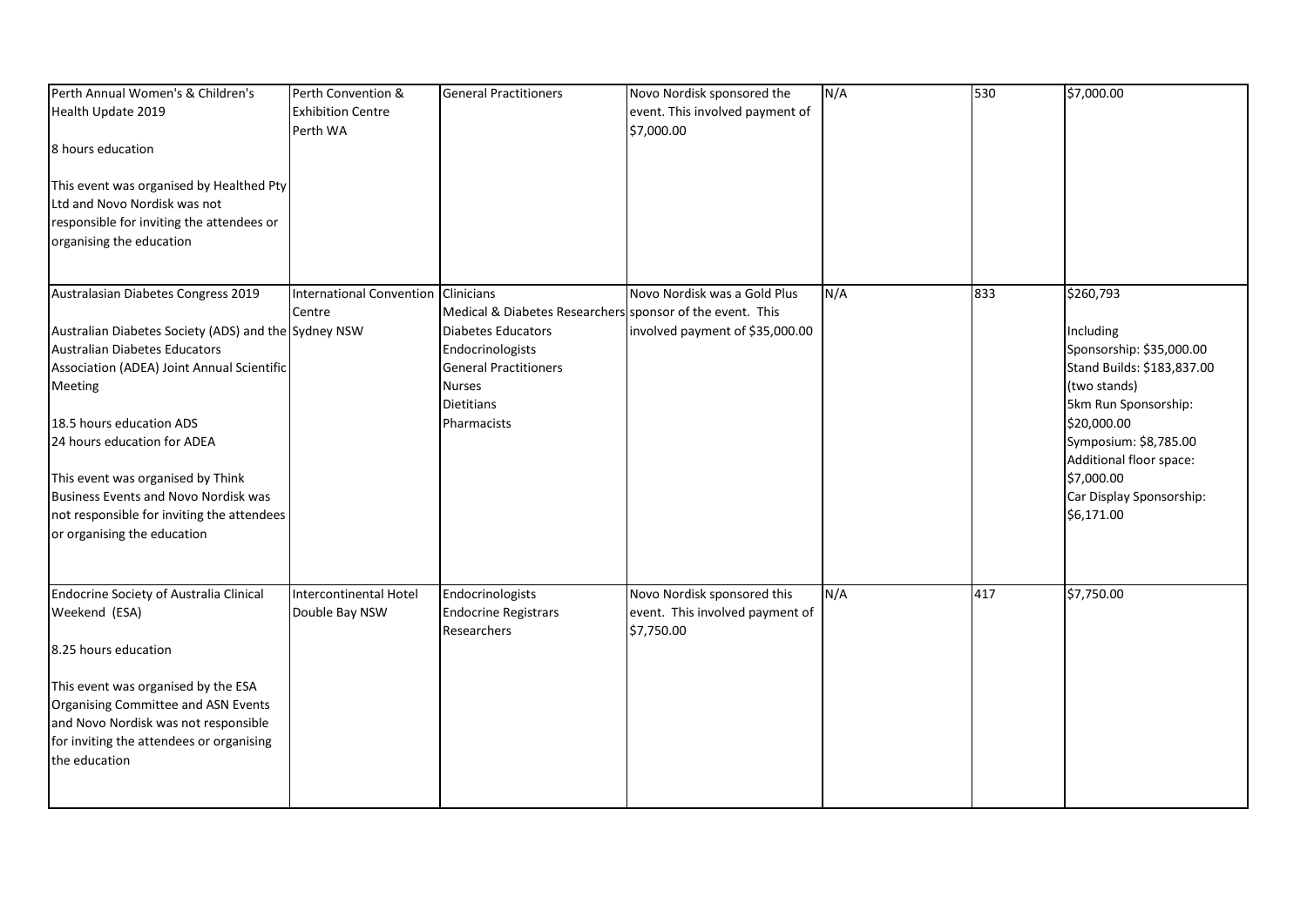| Australasian Diabetes in Pregnancy                                                                                                                                                           | <b>International Convention</b>           | Physicians                                                     | Novo Nordisk sponsored the                                    | N/A | 290  | \$5,500.00                                                                      |
|----------------------------------------------------------------------------------------------------------------------------------------------------------------------------------------------|-------------------------------------------|----------------------------------------------------------------|---------------------------------------------------------------|-----|------|---------------------------------------------------------------------------------|
| Society Annual Scientific Meeting 2019                                                                                                                                                       | Centre                                    | Obstetricians                                                  | event. This involved payment of                               |     |      |                                                                                 |
| (ADIPS)                                                                                                                                                                                      | Sydney NSW                                | <b>Diabetes Educators</b>                                      | \$5,500.00                                                    |     |      |                                                                                 |
|                                                                                                                                                                                              |                                           | <b>Midwives</b>                                                |                                                               |     |      |                                                                                 |
| 21 hours education                                                                                                                                                                           |                                           |                                                                |                                                               |     |      |                                                                                 |
| This event was organised by ASN Events<br>and the ADIPS Scientific Organising<br>Committee and Novo Nordisk was not<br>responsible for inviting the attendees or<br>organising the education |                                           |                                                                |                                                               |     |      |                                                                                 |
| 2019 Annual Scientific Meeting of the<br>Endocrine Society of Australia, the                                                                                                                 | <b>International Convention</b><br>Centre | Endocrinologists<br><b>Endocrine Registrars</b><br>Researchers | Novo Nordisk sponsored the<br>event. This involved payment of | N/A | 1003 | \$43,170.00<br>Including:                                                       |
| Society for Reproductive Biology, and the Sydney NSW<br>Asia and Oceania Thyroid Association<br>(ESA-SRB-AOTA)                                                                               |                                           |                                                                | \$12,000.00                                                   |     |      | Sponsorship: \$12,000.00<br><b>Breakfast</b>                                    |
| 23 hours education                                                                                                                                                                           |                                           |                                                                |                                                               |     |      | Symposium:\$10,000.00<br>Satchel Insert: \$1,320.00<br>Stand Build: \$17,100.00 |
| This event was organised by the ESA-SRB-                                                                                                                                                     |                                           |                                                                |                                                               |     |      | Additional floor space:                                                         |
| <b>AOTA Organising Committee and ASN</b>                                                                                                                                                     |                                           |                                                                |                                                               |     |      | \$2,750.00                                                                      |
| Events and Novo Nordisk was not                                                                                                                                                              |                                           |                                                                |                                                               |     |      |                                                                                 |
| responsible for inviting the attendees or                                                                                                                                                    |                                           |                                                                |                                                               |     |      |                                                                                 |
| organising the education                                                                                                                                                                     |                                           |                                                                |                                                               |     |      |                                                                                 |
| Dietitians Association of Australia 36th                                                                                                                                                     | Conference & Exhibition                   | <b>Dietitians</b>                                              | Novo Nordisk sponsored the                                    | N/A | 790  | \$11,242.00                                                                     |
| National Conference (DAA)                                                                                                                                                                    | Centre                                    | <b>General Practitioners</b>                                   | event. This involved payment of                               |     |      |                                                                                 |
| 22.5 hours education                                                                                                                                                                         | <b>Gold Coast QLD</b>                     |                                                                | \$4,000.00                                                    |     |      | Including:<br>Sponsorship: 4,000.00                                             |
|                                                                                                                                                                                              |                                           |                                                                |                                                               |     |      | Stand furniture hire: \$742.00                                                  |
| This event was organised by the DAA                                                                                                                                                          |                                           |                                                                |                                                               |     |      | Breakfast Symposium:                                                            |
| Scientific Committee and Novo Nordisk                                                                                                                                                        |                                           |                                                                |                                                               |     |      | \$6,500.00                                                                      |
| was not responsible for inviting the                                                                                                                                                         |                                           |                                                                |                                                               |     |      |                                                                                 |
| attendees or organising the education                                                                                                                                                        |                                           |                                                                |                                                               |     |      |                                                                                 |
|                                                                                                                                                                                              |                                           |                                                                |                                                               |     |      |                                                                                 |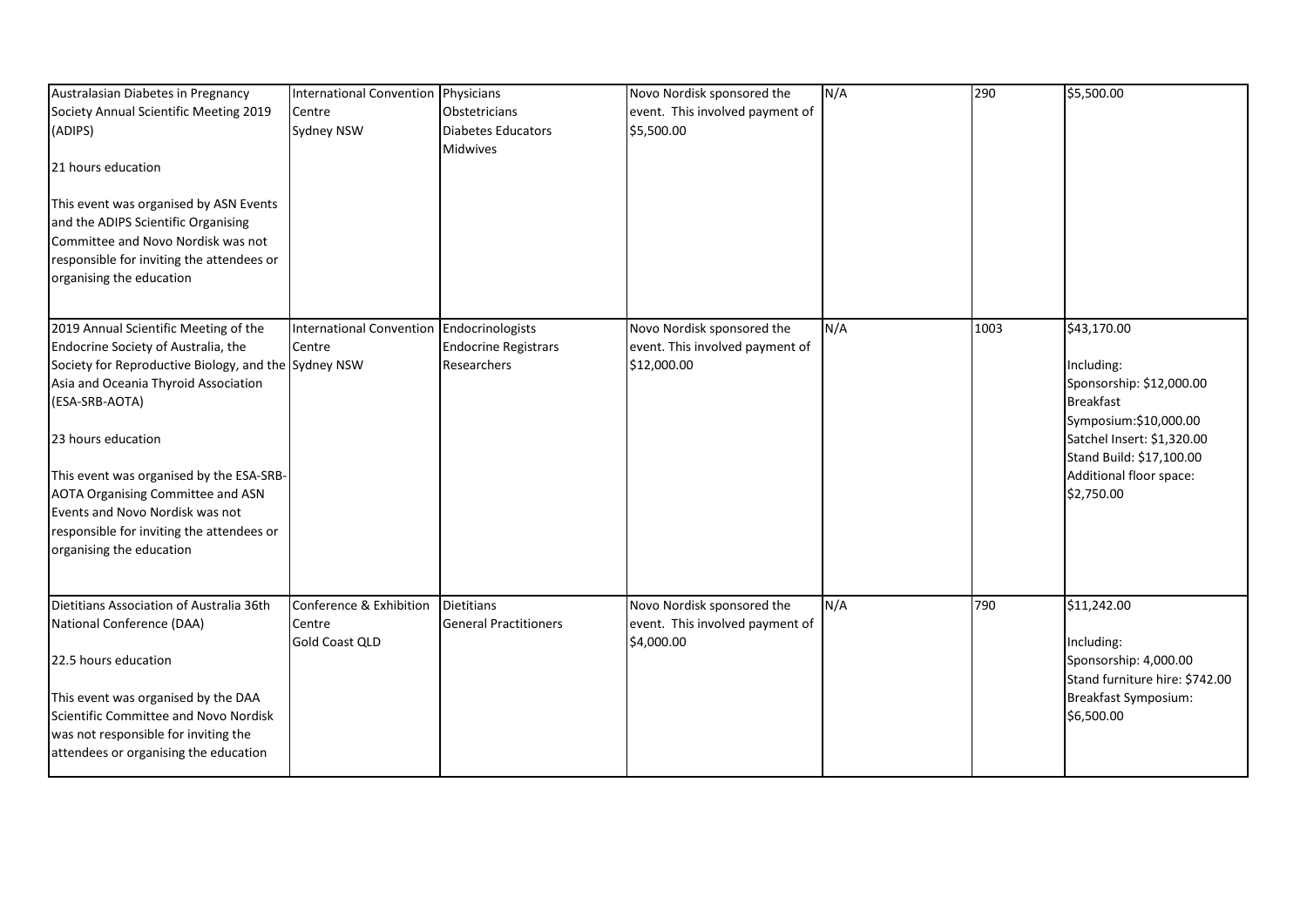| Haematology Society of Australia & New     | <b>Novotel Convention</b>       | Haematologists          | Novo Nordisk sponsored the                               | N/A      | 54 | \$3,000.00 |
|--------------------------------------------|---------------------------------|-------------------------|----------------------------------------------------------|----------|----|------------|
| Zealand (HSANZ) - Adelaide Blood Club      | Centre                          | Clinicians              | event. This involved payment of                          |          |    |            |
| 22nd Annual Scientific Weekend             | <b>Rowland Flat SA</b>          | Researchers             | \$3,000.00                                               |          |    |            |
|                                            |                                 |                         |                                                          |          |    |            |
| 9.25 hours education                       |                                 |                         |                                                          |          |    |            |
|                                            |                                 |                         |                                                          |          |    |            |
| This event was organised by the HSANZ      |                                 |                         |                                                          |          |    |            |
| State Councillor and Novo Nordisk was      |                                 |                         |                                                          |          |    |            |
| not responsible for inviting the attendees |                                 |                         |                                                          |          |    |            |
| or organising the education                |                                 |                         |                                                          |          |    |            |
|                                            |                                 |                         |                                                          |          |    |            |
|                                            |                                 |                         |                                                          |          |    |            |
| Endocrine Nurses' Society of Australasia   | <b>International Convention</b> | <b>Endocrine Nurses</b> | Novo Nordisk sponsored the                               | N/A      | 50 | \$3,500.00 |
| Inc. 2019 Symposium                        | Centre                          |                         | event. This involved payment of                          |          |    |            |
| (ENSA)                                     | Sydney NSW                      |                         | \$3,500.00                                               |          |    |            |
|                                            |                                 |                         |                                                          |          |    |            |
| 9.25 hours education                       |                                 |                         |                                                          |          |    |            |
| This event was organised by the ENSA       |                                 |                         |                                                          |          |    |            |
| Conference Organising Committee and        |                                 |                         |                                                          |          |    |            |
| ASN Events and Novo Nordisk was not        |                                 |                         |                                                          |          |    |            |
| responsible for inviting the attendees or  |                                 |                         |                                                          |          |    |            |
| organising the education                   |                                 |                         |                                                          |          |    |            |
|                                            |                                 |                         |                                                          |          |    |            |
| <b>Sept 2019</b>                           |                                 |                         |                                                          |          |    |            |
| Concord Hospital Journal Club              | Concord Hospital<br>Concord NSW | Endocrinologists        | Novo Nordisk sponsored the                               | \$300.00 | 20 | \$300.00   |
| 1 hour education                           |                                 |                         | event. This involved payment of<br>\$300.00 for catering |          |    |            |
|                                            |                                 |                         |                                                          |          |    |            |
| This event was organised by Concord        |                                 |                         |                                                          |          |    |            |
| Hospital and Novo Nordisk was not          |                                 |                         |                                                          |          |    |            |
| responsible for inviting the attendees or  |                                 |                         |                                                          |          |    |            |
| organising the education                   |                                 |                         |                                                          |          |    |            |
|                                            |                                 |                         |                                                          |          |    |            |
|                                            |                                 |                         |                                                          |          |    |            |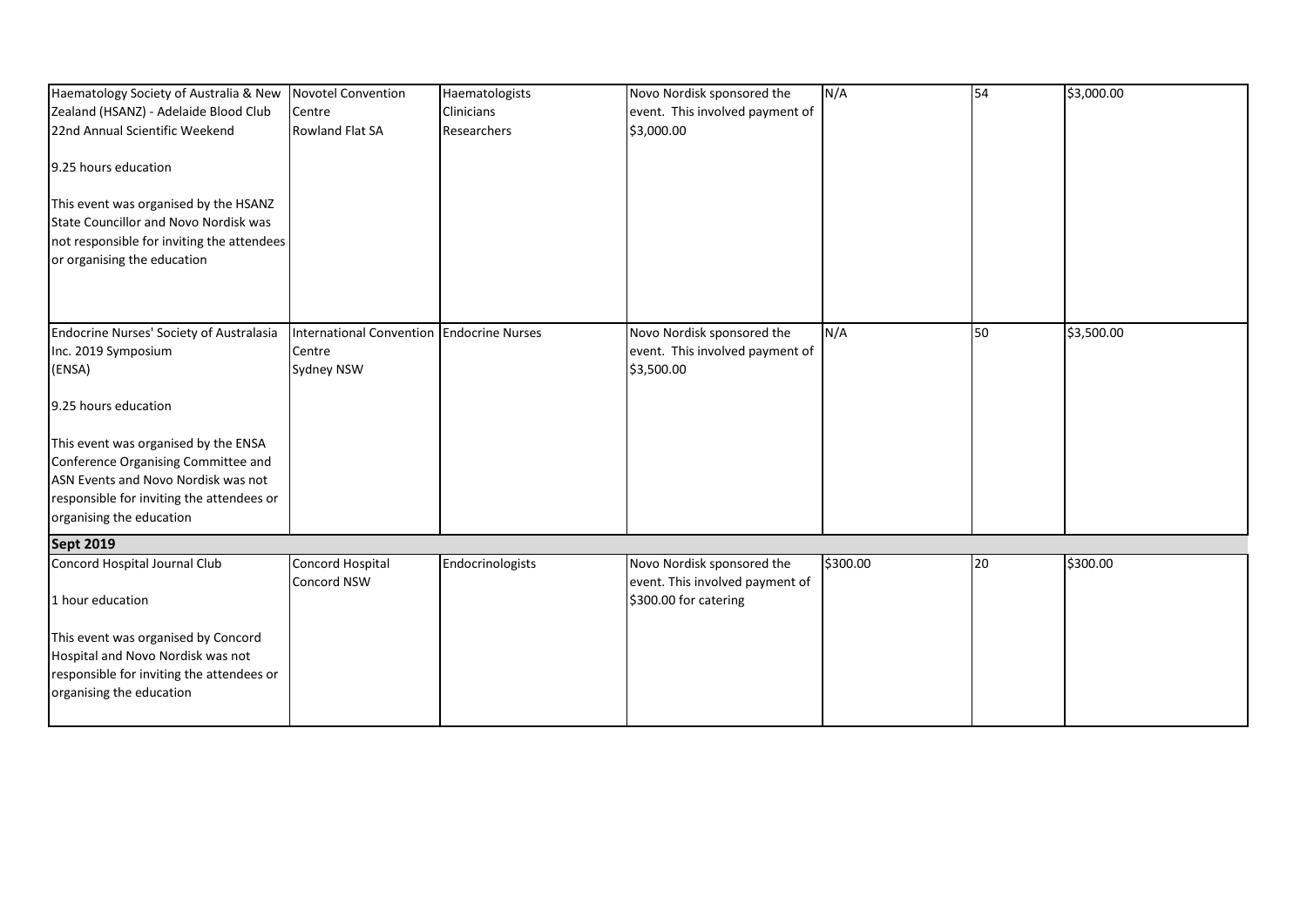| 23rd Annual Australasian Menopause<br><b>Society Congress</b><br>(AMS)<br>17 hours education<br>This event was organised by the AMS<br>Scientific Program Committee and Novo<br>Nordisk was not responsible for inviting<br>the attendees or organising the<br>education                                                  | <b>Hotel Grand Chancellor</b><br><b>Hobart TAS</b>                                 | <b>General Practitioners</b><br>Gynaecologists<br>Obstetricians<br>Endocrinologists<br><b>Nurses</b> | Novo Nordisk sponsored the<br>event. This involved payment of<br>\$5,350.00  | N/A | 321  | \$5,350.00                                                                                                    |
|---------------------------------------------------------------------------------------------------------------------------------------------------------------------------------------------------------------------------------------------------------------------------------------------------------------------------|------------------------------------------------------------------------------------|------------------------------------------------------------------------------------------------------|------------------------------------------------------------------------------|-----|------|---------------------------------------------------------------------------------------------------------------|
| Australasian Paediatric Endocrine Group<br><b>Fellows School</b><br>12 hours education<br>This event was organised by the APEG<br>Fellows School Committee and Novo<br>Nordisk was not responsible for inviting<br>the attendees or organising the<br>education                                                           | Adelaide Hills Convention Paediatric Endocrinology<br>Centre<br><b>Hahndorf SA</b> | Fellows                                                                                              | Novo Nordisk sponsored the<br>event. This involved payment of<br>\$9,500.00  | N/A | 25   | \$9,500.00                                                                                                    |
| Gastroenterological Society of<br>Australia/Australian Gastroenterology<br>Week Annual Scientific Meeting<br>(GESA/AGW)<br>21 hours education<br>This event was organised by the AGW<br>Scientific Program Committee and Novo<br>Nordisk was not responsible for inviting<br>the attendees or organising the<br>education | <b>Adelaide Convention</b><br>Centre<br>Adelaide SA                                | Gastroenterologists<br>Hepatologists                                                                 | Novo Nordisk sponsored the<br>event. This involved payment of<br>\$16,500.00 | N/A | 2000 | \$64,582.00<br>Including:<br>Sponsorship: 16,500.00<br>Stand build: \$45,742.00<br>Artwork design: \$2,340.00 |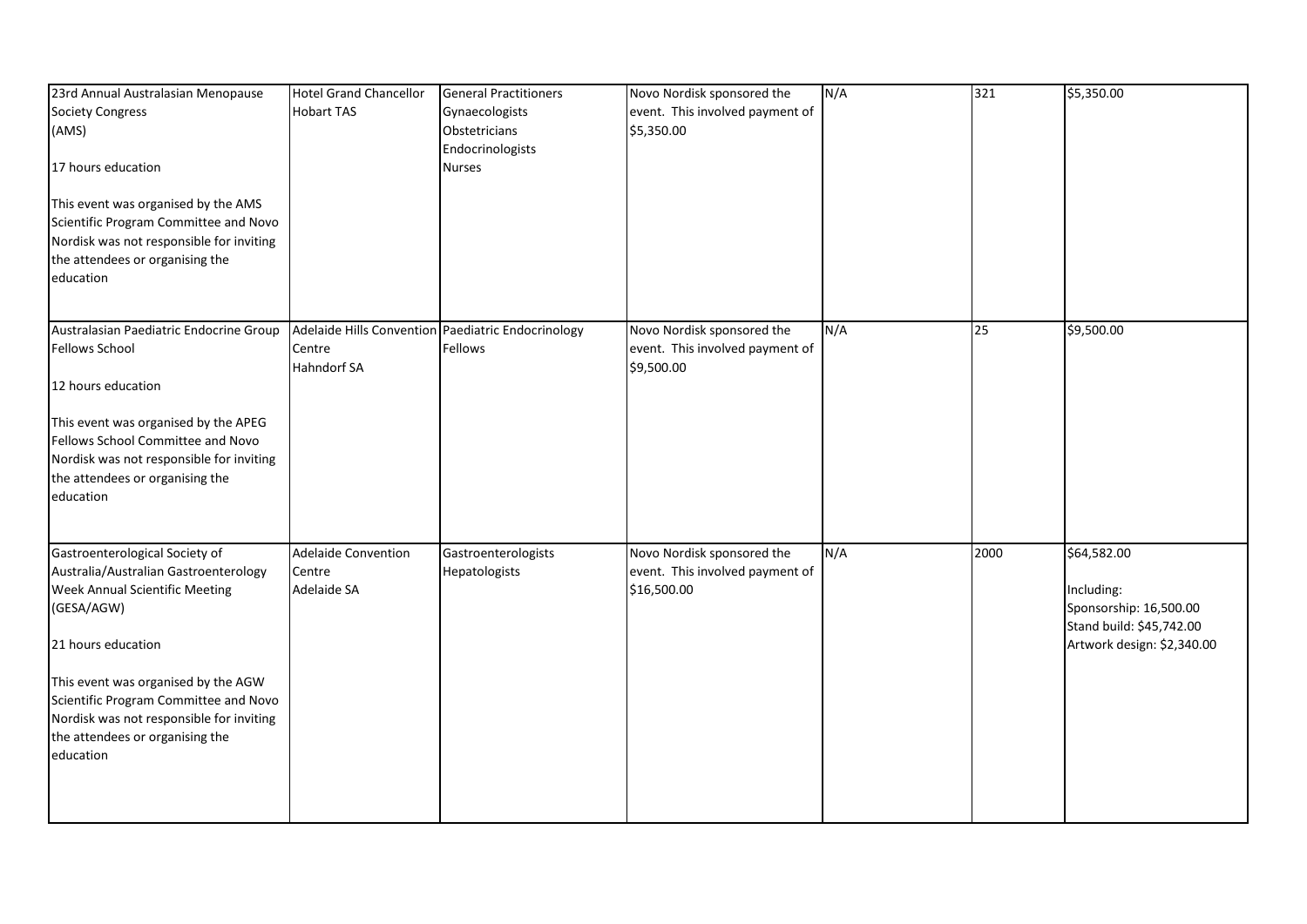| Australasian Paediatric Endocrine Group<br>Annual Scientific Meeting (APEG ASM)<br>18 hours education<br>This event was organised by the APEG<br>Secretariat and Organising Committee<br>and Novo Nordisk was not responsible<br>for inviting the attendees or organising<br>the education                                                                                                                                                         | <b>Adelaide Convention</b><br>Centre<br>Adelaide SA           | Paediatric Endocrinologists<br><b>Nurses</b>                                                 | Novo Nordisk was a platinum<br>sponsor of the event. This<br>involved payment of \$33,000.00 | N/A | 170 | \$33,000.00                                                                |
|----------------------------------------------------------------------------------------------------------------------------------------------------------------------------------------------------------------------------------------------------------------------------------------------------------------------------------------------------------------------------------------------------------------------------------------------------|---------------------------------------------------------------|----------------------------------------------------------------------------------------------|----------------------------------------------------------------------------------------------|-----|-----|----------------------------------------------------------------------------|
| <b>Oct 2019</b>                                                                                                                                                                                                                                                                                                                                                                                                                                    |                                                               |                                                                                              |                                                                                              |     |     |                                                                            |
| The Baker Educational Symposium &<br>Chronic Diseases Network conference<br>10 hours education<br>This event was organised by Baker IDI<br>and Novo Nordisk was not responsible<br>for inviting the attendees or organising<br>the education                                                                                                                                                                                                       | <b>Alice Springs Convention</b><br>Centre<br>Alice Springs NT | <b>General Practitioners</b><br><b>Diabetes Educators</b><br><b>Dietitians</b><br>Physicians | Novo Nordisk sponsored the<br>event. This involved payment of<br>\$5,000.00                  | N/A | 114 | \$5,000.00                                                                 |
| 2019 Australian & New Zealand<br>Metabolic and Obesity Surgery Society &<br>Australia & New Zealand Gastric &<br>Oesophageal Surgery Association Joint<br><b>Scientific Meeting</b><br>(ANZMOSS/ANZGOSA)<br>18 hours education<br>This event was organised by Think<br><b>Business Events and the</b><br>ANZMOSS/ANZGOSA Organising<br>Committee and Novo Nordisk was not<br>responsible for inviting the attendees or<br>organising the education | <b>Brisbane Convention</b><br>Centre<br><b>Brisbane QLD</b>   | <b>Bariatric Surgeons</b><br><b>Nurses</b><br><b>Dietitians</b><br>Gastroenterologists       | Novo Nordisk sponsored the<br>event. This involved payment of<br>\$7,500.00                  | N/A | 400 | \$9825.00<br>Including:<br>Furniture hire: \$2,325<br>Sponsorship: \$7,500 |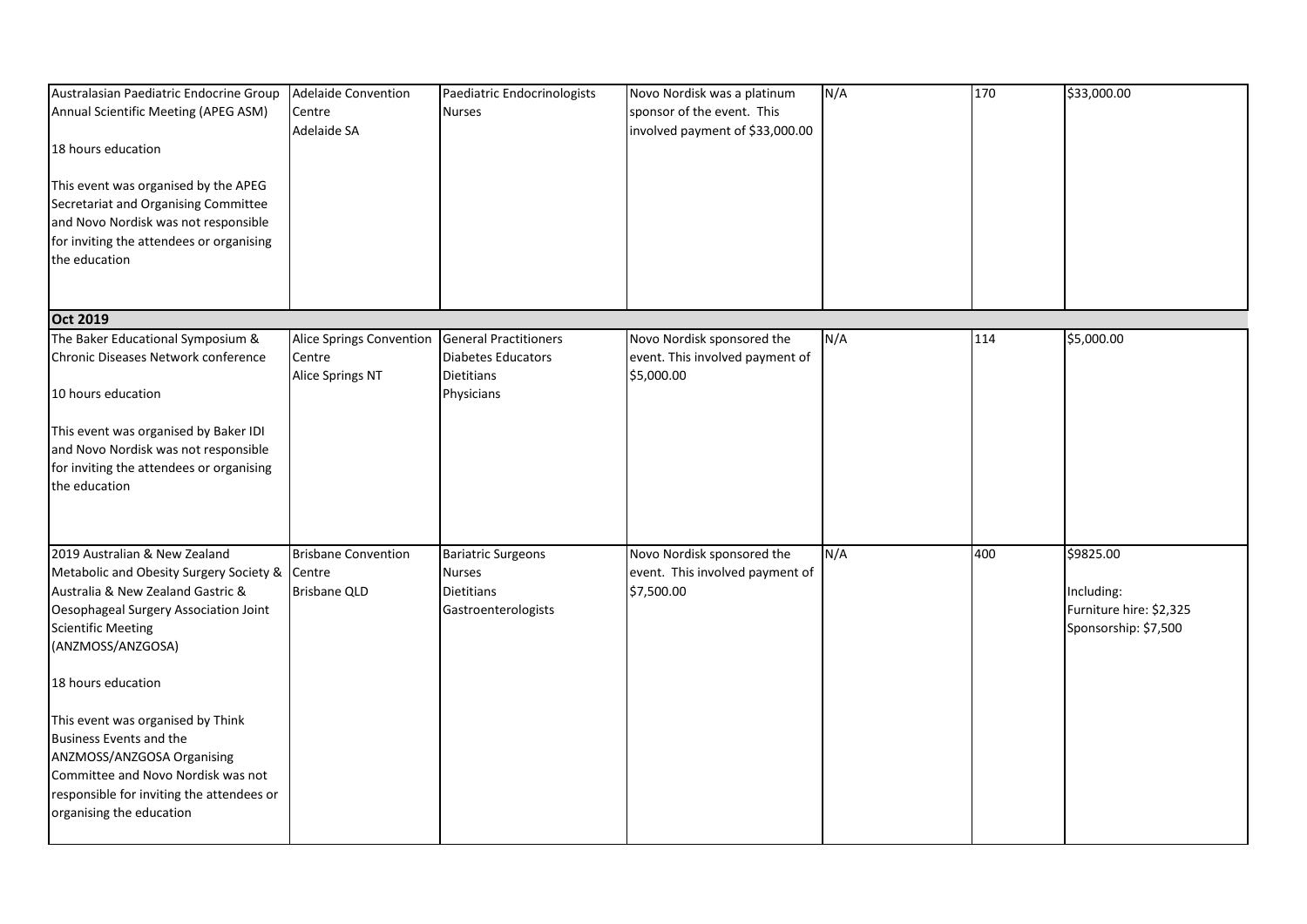| Haemophilia Foundation Australia 19th                                                                                                                           | Novotel                         | Haematologists               | Novo Nordisk was a silver       | N/A | 200 | \$34,400.00              |
|-----------------------------------------------------------------------------------------------------------------------------------------------------------------|---------------------------------|------------------------------|---------------------------------|-----|-----|--------------------------|
| <b>Australian Conference</b>                                                                                                                                    | Manly NSW                       | <b>Scientists</b>            | sponsor of the event. This      |     |     |                          |
| (HFA)                                                                                                                                                           |                                 | Geneticists                  | involved payment of \$25,000.00 |     |     | Including:               |
|                                                                                                                                                                 |                                 | <b>Nurses</b>                |                                 |     |     | Sponsorship: \$25,000.00 |
| 14.5 hours education                                                                                                                                            |                                 | Physiotherapists             |                                 |     |     | Stand build: \$9,400.00  |
| This event was organised by the HFA<br>Programme Committee and Novo<br>Nordisk was not responsible for inviting<br>the attendees or organising the<br>education |                                 |                              |                                 |     |     |                          |
| Australian & New Zealand Obesity                                                                                                                                | <b>International Convention</b> | Academics                    | Novo Nordisk was a platinum     | N/A | 396 | \$90,964                 |
| Society, Australasian Society of Lifestyle                                                                                                                      | Centre                          | Researchers                  | sponsor of the event. This      |     |     |                          |
| Medicine, and International Chair on                                                                                                                            | Sydney NSW                      | <b>General Practitioners</b> | involved payment of \$65,000.00 |     |     | Including:               |
| Cardiometabolic Risk Joint Scientific                                                                                                                           |                                 | Endocrinologists             |                                 |     |     | Sponsorship: \$65,000.00 |
| Meeting 2019                                                                                                                                                    |                                 |                              |                                 |     |     | Artwork: \$2,340.00      |
| (ANZOS-ASLM-ICCR)                                                                                                                                               |                                 |                              |                                 |     |     | Stand build: \$23,624.00 |
| 25 hours education                                                                                                                                              |                                 |                              |                                 |     |     |                          |
| This event was organised by the ANZOS-                                                                                                                          |                                 |                              |                                 |     |     |                          |
| ASLM-ICCR Organising Committee and                                                                                                                              |                                 |                              |                                 |     |     |                          |
| ASN Events Conference Secretariat and                                                                                                                           |                                 |                              |                                 |     |     |                          |
| Novo Nordisk was not responsible for                                                                                                                            |                                 |                              |                                 |     |     |                          |
| inviting the attendees or organising the                                                                                                                        |                                 |                              |                                 |     |     |                          |
| education                                                                                                                                                       |                                 |                              |                                 |     |     |                          |
|                                                                                                                                                                 |                                 |                              |                                 |     |     |                          |
|                                                                                                                                                                 |                                 |                              |                                 |     |     |                          |
|                                                                                                                                                                 |                                 |                              |                                 |     |     |                          |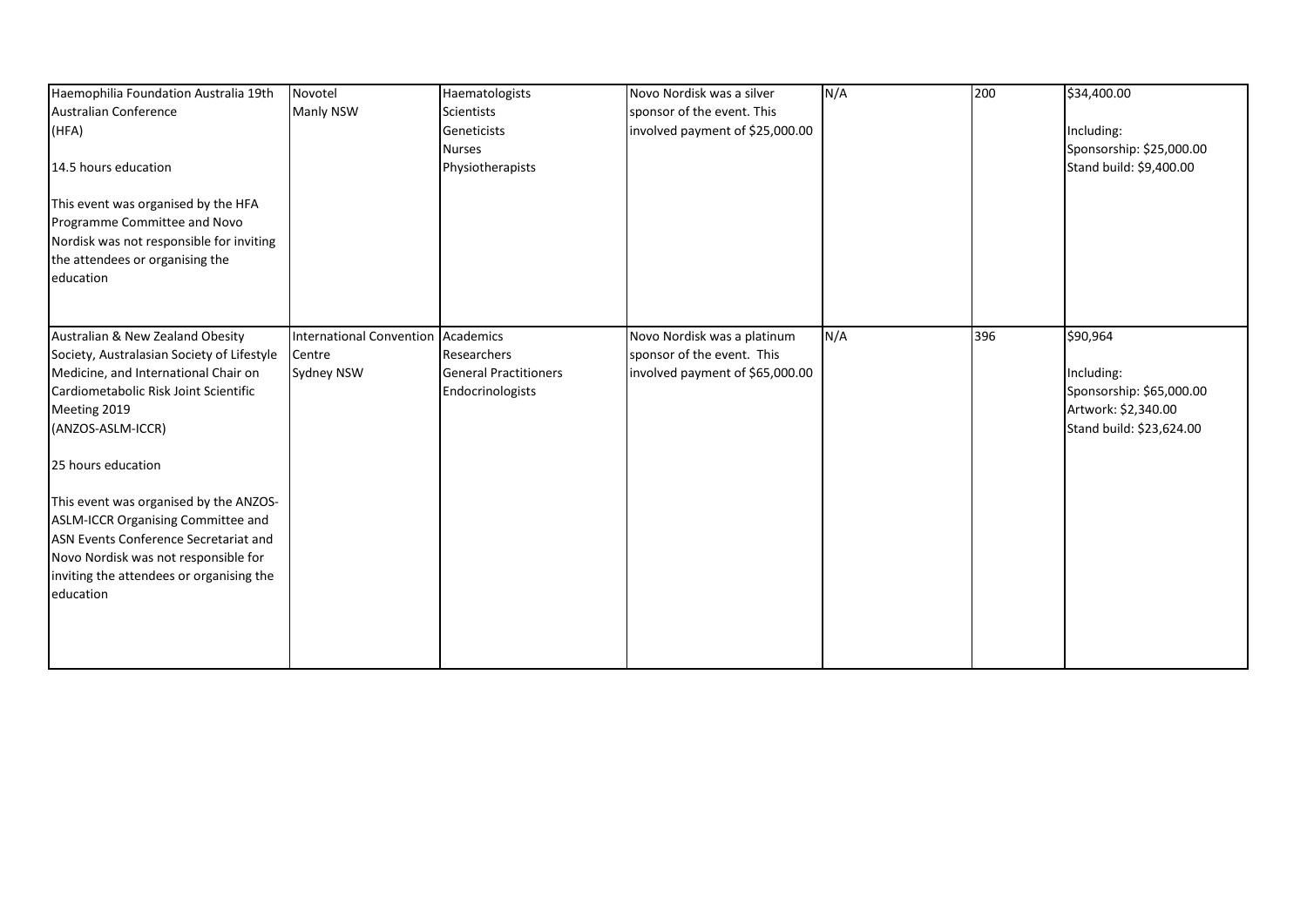| Haematology Society of Australia & New Perth Convention & |                          | Haematologists                         | Novo Nordisk sponsored the      | N/A | 810 | \$16,361.00             |
|-----------------------------------------------------------|--------------------------|----------------------------------------|---------------------------------|-----|-----|-------------------------|
| Zealand trading as BLOOD Meetings                         | <b>Exhibition Centre</b> | Oncologists                            | event. This involved payment of |     |     |                         |
| (HSANZ)                                                   |                          |                                        | \$7,260.00                      |     |     | Including:              |
|                                                           |                          |                                        |                                 |     |     | Sponsorship: \$7,260.00 |
| 14.5 hours education                                      |                          |                                        |                                 |     |     | Stand build: \$9,101.00 |
| This event was organised by the HSANZ                     |                          |                                        |                                 |     |     |                         |
| Conference Committee and The                              |                          |                                        |                                 |     |     |                         |
| Conference Company and Novo Nordisk                       |                          |                                        |                                 |     |     |                         |
| was not responsible for inviting the                      |                          |                                        |                                 |     |     |                         |
| attendees or organising the education                     |                          |                                        |                                 |     |     |                         |
| Australian Paediatric                                     | Newcastle City Hall      | Paediatricians                         | Novo Nordisk sponsored the      | N/A | 130 | \$8,000.00              |
| Society/International Society for                         | <b>Newcastle NSW</b>     | Endocrinologists                       | event. This involved payment of |     |     |                         |
| Paediatric and Adolescent Diabetes 12th                   |                          | <b>Diabetes Educators</b>              | \$8,000.00                      |     |     |                         |
| Annual Diabetes Workshop                                  |                          | <b>Dietitians</b>                      |                                 |     |     |                         |
| (APS/ISPAD)                                               |                          | Psychologists<br><b>Social Workers</b> |                                 |     |     |                         |
| 10 hours education                                        |                          |                                        |                                 |     |     |                         |
| This event was organised by Australasian                  |                          |                                        |                                 |     |     |                         |
| Medical & Scientific Ltd Organising                       |                          |                                        |                                 |     |     |                         |
| Committee and Novo Nordisk was not                        |                          |                                        |                                 |     |     |                         |
| responsible for inviting the attendees or                 |                          |                                        |                                 |     |     |                         |
| organising the education                                  |                          |                                        |                                 |     |     |                         |